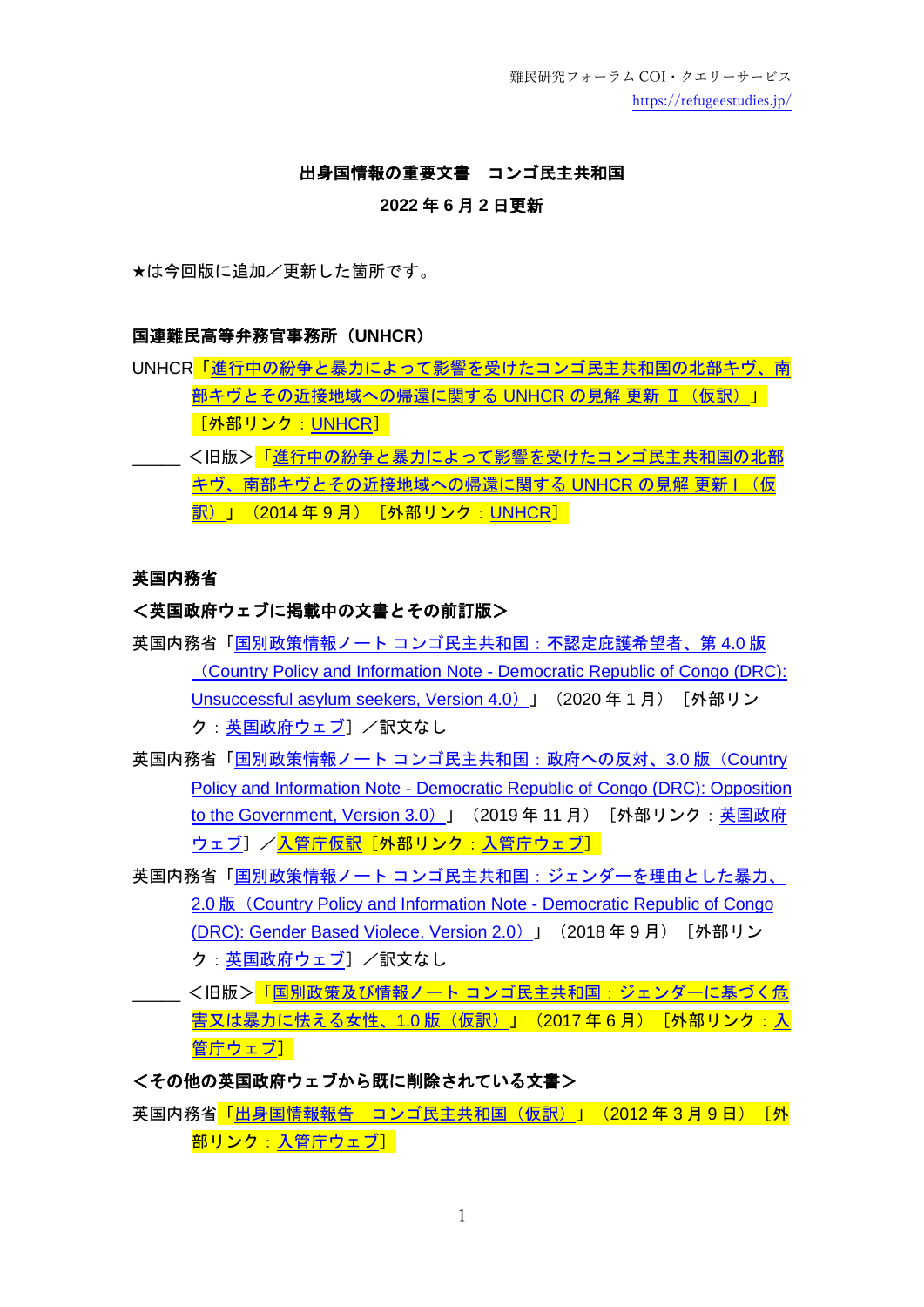難民研究フォーラム COI・クエリーサービス <https://refugeestudies.jp/>

- く旧版><mark>「出身国情報報告 [コンゴ民主共和国\(仮訳\)」](https://www.moj.go.jp/isa/publications/materials/nyuukokukanri03_00061.html)(2009 年 1 月 27</mark> 日) [外部リンク: 入管庁ウェブ]
- 英国内務省<mark>「出身国重要情報文書 [コンゴ民主共和国\(仮訳\)」](https://www.moj.go.jp/isa/publications/materials/nyuukokukanri03_00061.html)(2007 年 2 月 14</mark> 日) [外部リンク[:入管庁ウェブ\]](https://www.moj.go.jp/isa/publications/materials/nyuukokukanri03_00045.html)

## オーストラリア外務貿易省(**DFAT**)

該当なし

#### 欧州連合難民機関(**EUAA**)/旧欧州難民支援事務所(**EASO**)

- EASO「クエリー回答「Q3-2022[\]:上カタンガ州におけるカタンガ独立運動\(](https://coi.euaa.europa.eu/administration/easo/PLib/2022_01_Q3_EASO_COI_Query_Response_DRC_Katanga.pdf)The [Katanga independence movement in Haut-Katanga province](https://coi.euaa.europa.eu/administration/easo/PLib/2022_01_Q3_EASO_COI_Query_Response_DRC_Katanga.pdf)) 」 (2022年1 月12日) [外部リンク: [EUAA COI Portal](https://coi.euaa.europa.eu/Pages/home.aspx)] /訳文なし
- EASO「クエリー回答[Q1-2022]: 2018 [年にキンシャサで実施された](https://coi.euaa.europa.eu/administration/easo/PLib/2022_01_Q1_EASO_COI_Query_Response_DRC_LIKOFI_OPERATION.pdf) Likofi 作戦 (Operation Likofi [during 2018 in Kinshasa](https://coi.euaa.europa.eu/administration/easo/PLib/2022_01_Q1_EASO_COI_Query_Response_DRC_LIKOFI_OPERATION.pdf))」 (2022年1月6日) [外部リ ンク: [EUAA COI Portal](https://coi.euaa.europa.eu/Pages/home.aspx)] /訳文なし
- EASO「クエリー回答 [Q37-2021] : 妖術・魔術 ([Sorcery, Witchcraft](https://coi.euaa.europa.eu/administration/easo/PLib/2021_10_Q37_EASO_COI_Query_Response_Sorcery_DRC.pdf)) 」 (2021年 11 月 5 日) [外部リンク: [EUAA COI Portal](https://coi.euaa.europa.eu/Pages/home.aspx)] /訳文なし
- EASO「クエリー回答 [Q33-2021]: 2018 [年ユンビ大虐殺に関する情報](https://coi.euaa.europa.eu/administration/easo/PLib/2021_09_Q33_EASO_COI_Query_Response_Yumbi%202018_DRC.pdf) ([Information on the so-called 2018 Yumbi massacre](https://coi.euaa.europa.eu/administration/easo/PLib/2021_09_Q33_EASO_COI_Query_Response_Yumbi%202018_DRC.pdf))」(2021 年 10 月 1 日) [外部リンク: [EUAA COI Portal](https://coi.euaa.europa.eu/Pages/home.aspx)] /訳文なし
- EASO「クエリー回答 [Q32-2021]: 反体制派、ジャーナリスト、活動家 (Political [opponents, journalists, activists](https://coi.euaa.europa.eu/administration/easo/PLib/2021_09_Q32_EASO_COI_Query_Response_DRC_Opponents_Journalists.pdf))」 (2021年9月16日) [外部リンク: [EUAA COI Portal](https://coi.euaa.europa.eu/Pages/home.aspx)] /訳文なし
- EASO「クエリー回答 [Q30 -2021] コンゴ民主共和国: DRC の LGBT の人びと ([LGBT people in DRC](https://www.ecoi.net/en/file/local/2060187/2021_09_Q30_EASO_COI_Query_Response_LGBT_DRC.pdf))」(2021 年 9 月 9 日)[外部リンク:[ecoi](https://www.ecoi.net/)]/訳文 なし
- EASO「クエリー回答 [Q28-2021] : 組織犯罪ネットワークの取締りと被害者保護 ([State measures towards organised criminal networks, in particular diamond](https://www.ecoi.net/en/file/local/2059367/2021_08_Q28_EASO_COI_Query_Response_DRC_criminal_gangs.pdf)  [dealers and Kuluna gangs, and state response to their victims](https://www.ecoi.net/en/file/local/2059367/2021_08_Q28_EASO_COI_Query_Response_DRC_criminal_gangs.pdf)) 」 (2021年8 月 31 日) [外部リンク: [ecoi](https://www.ecoi.net/)] /訳文なし
- EASO[「医療出身国情報:コンゴ民主共和国\(](https://coi.euaa.europa.eu/administration/easo/PLib/2021_08_EASO_MedCOI_Report_DRC_update.pdf)MedCOI Report: Democratic Republic [of Congo \(DRC\)](https://coi.euaa.europa.eu/administration/easo/PLib/2021_08_EASO_MedCOI_Report_DRC_update.pdf))」 (2021年8月) [外部リンク: [EUAA COI Portal](https://coi.euaa.europa.eu/Pages/home.aspx)] /訳 文なし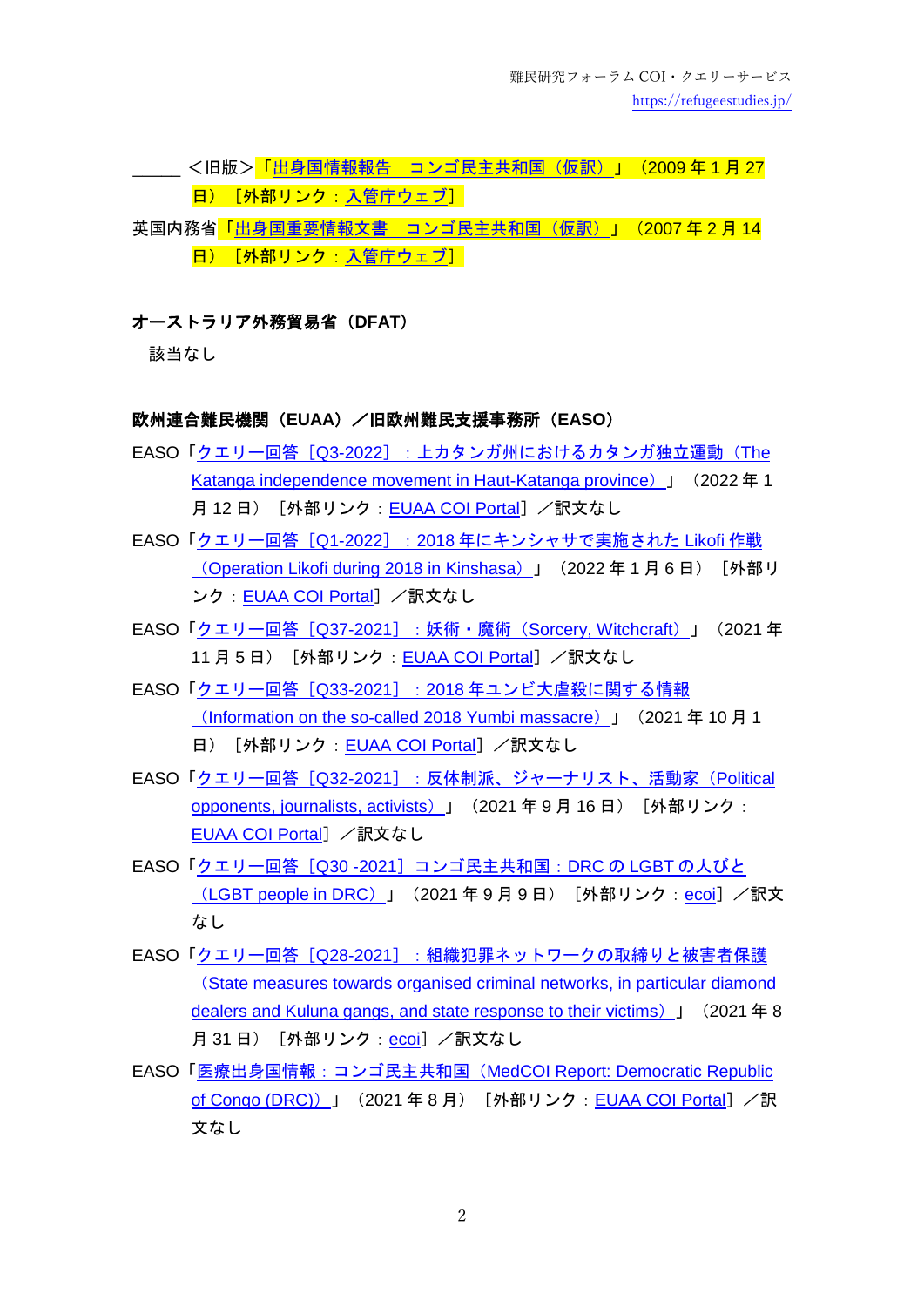### その他の主な文書(**2020** 年以降に発出)

- カナダ移民難民委員会(IRBC)「クエリー回答[COD200964.FE[\]コンゴ民主共和](https://irb-cisr.gc.ca/en/country-information/rir/Pages/index.aspx?doc=458583&pls=1) 国:民主化と社会進歩のための連合([Union pour la démocratie et le progrès](https://irb-cisr.gc.ca/en/country-information/rir/Pages/index.aspx?doc=458583&pls=1)  social, UDPS) や変革のための共同戦線 (Front commun pour le Congo, FCC[\)のメンバーを含む反対派の当局による扱い\(](https://irb-cisr.gc.ca/en/country-information/rir/Pages/index.aspx?doc=458583&pls=1)2020 年〜2022 年 3 月)」 [IRBC](https://irb-cisr.gc.ca/en/country-information/Pages/index.aspx) (2022年4月11日) [外部リンク:IRBC] /訳文なし ★
	- \_\_\_\_\_ 「クエリー回答[COD200966.FE[\]コンゴ民主共和国:出頭命令\(](https://irb-cisr.gc.ca/en/country-information/rir/Pages/index.aspx?doc=458580&pls=1)mandats de comparution)、拘束令状([mandats d'amener](https://irb-cisr.gc.ca/en/country-information/rir/Pages/index.aspx?doc=458580&pls=1))、逮捕状(mandats d'arrêt) [などの司法文書;発行機関;内容や外観などの司法文書の特徴;サンプル](https://irb-cisr.gc.ca/en/country-information/rir/Pages/index.aspx?doc=458580&pls=1) ([2022-2022](https://irb-cisr.gc.ca/en/country-information/rir/Pages/index.aspx?doc=458580&pls=1) 年 3 月)」 [IRBC](https://irb-cisr.gc.ca/en/country-information/Pages/index.aspx)(2022 年 4 月 4 日)[外部リンク:IRBC] /訳文なし ★
- 「クエリー回答[COD200965.E[\]コンゴ民主共和国:偽造のIDや行政文](https://irb-cisr.gc.ca/en/country-information/rir/Pages/index.aspx?doc=458568&pls=1) [書、法的文書の普及と入手可能性\(](https://irb-cisr.gc.ca/en/country-information/rir/Pages/index.aspx?doc=458568&pls=1)2020 年~2022 年 3 月)」(2022 年 3 月 23日) [外部リンク: [IRBC](https://irb-cisr.gc.ca/en/country-information/Pages/index.aspx)] /訳文なし
	- \_\_\_\_\_ 「クエリー回答[COD200957.E[\]コンゴ民主共和国:性的指向やジェンダ](https://irb-cisr.gc.ca/en/country-information/rir/Pages/index.aspx?doc=458565&pls=1) [ー・アイデンティティ等を理由にした社会と当局による取扱い\(法令、国家保](https://irb-cisr.gc.ca/en/country-information/rir/Pages/index.aspx?doc=458565&pls=1) 護、支援サービスを含む) (2020年~2022年2月)」 (2022年3月 22日) [外部リンク:[IRBC](https://irb-cisr.gc.ca/en/country-information/Pages/index.aspx)] /訳文なし
- \_\_\_\_\_ 「クエリー回答[COD200505.FE]コンゴ民主共和国:[Civil status documents,](https://irb-cisr.gc.ca/en/country-information/rir/Pages/index.aspx?doc=458328&pls=1)  [including birth certificates, birth certificate extracts, birth registry extracts,](https://irb-cisr.gc.ca/en/country-information/rir/Pages/index.aspx?doc=458328&pls=1)  [certificates of notoriety in lieu of birth certificates \(actes de notoriété supplétifs](https://irb-cisr.gc.ca/en/country-information/rir/Pages/index.aspx?doc=458328&pls=1)  [à un acte de naissance\), suppletory judgments \(jugements supplétifs\), and the](https://irb-cisr.gc.ca/en/country-information/rir/Pages/index.aspx?doc=458328&pls=1)  [civil status record; requirements and steps to follow to obtain these documents;](https://irb-cisr.gc.ca/en/country-information/rir/Pages/index.aspx?doc=458328&pls=1)  [availability of fraudulent suppletory judgments and civil status records \(2019–](https://irb-cisr.gc.ca/en/country-information/rir/Pages/index.aspx?doc=458328&pls=1) [April 2021\)](https://irb-cisr.gc.ca/en/country-information/rir/Pages/index.aspx?doc=458328&pls=1)」 (2021年4月8日) [外部リンク:[IRBC](https://irb-cisr.gc.ca/en/Pages/index.aspx)] /訳文なし
- \_\_\_\_\_ 「クエリー回答[COD200507.E[\]コンゴ民主共和国:](https://irb-cisr.gc.ca/en/country-information/rir/Pages/index.aspx?doc=458312&pls=1)Domestic and sexual [violence, including treatment of survivors; legislation; state protection and](https://irb-cisr.gc.ca/en/country-information/rir/Pages/index.aspx?doc=458312&pls=1)  [support services \(2019–March 2021\)](https://irb-cisr.gc.ca/en/country-information/rir/Pages/index.aspx?doc=458312&pls=1)」 (2021年3月19日) [外部リンク: [IRBC](https://irb-cisr.gc.ca/en/Pages/index.aspx)] /訳文なし
	- \_\_\_\_\_ 「クエリー回答[COD200187.FE[\]コンゴ民主共和国:公的な身分関係文書](https://irb-cisr.gc.ca/en/country-information/rir/Pages/index.aspx?doc=458100&pls=1) ([The consequences of living without civil status documents in the Democratic](https://irb-cisr.gc.ca/en/country-information/rir/Pages/index.aspx?doc=458100&pls=1)  [Republic of the Congo \(DRC\), including birth, marriage or other certificates, as](https://irb-cisr.gc.ca/en/country-information/rir/Pages/index.aspx?doc=458100&pls=1)  [well as education documents; whether persons who are not registered with the](https://irb-cisr.gc.ca/en/country-information/rir/Pages/index.aspx?doc=458100&pls=1)  [civil status authorities may register the birth of a child; whether it is possible to](https://irb-cisr.gc.ca/en/country-information/rir/Pages/index.aspx?doc=458100&pls=1)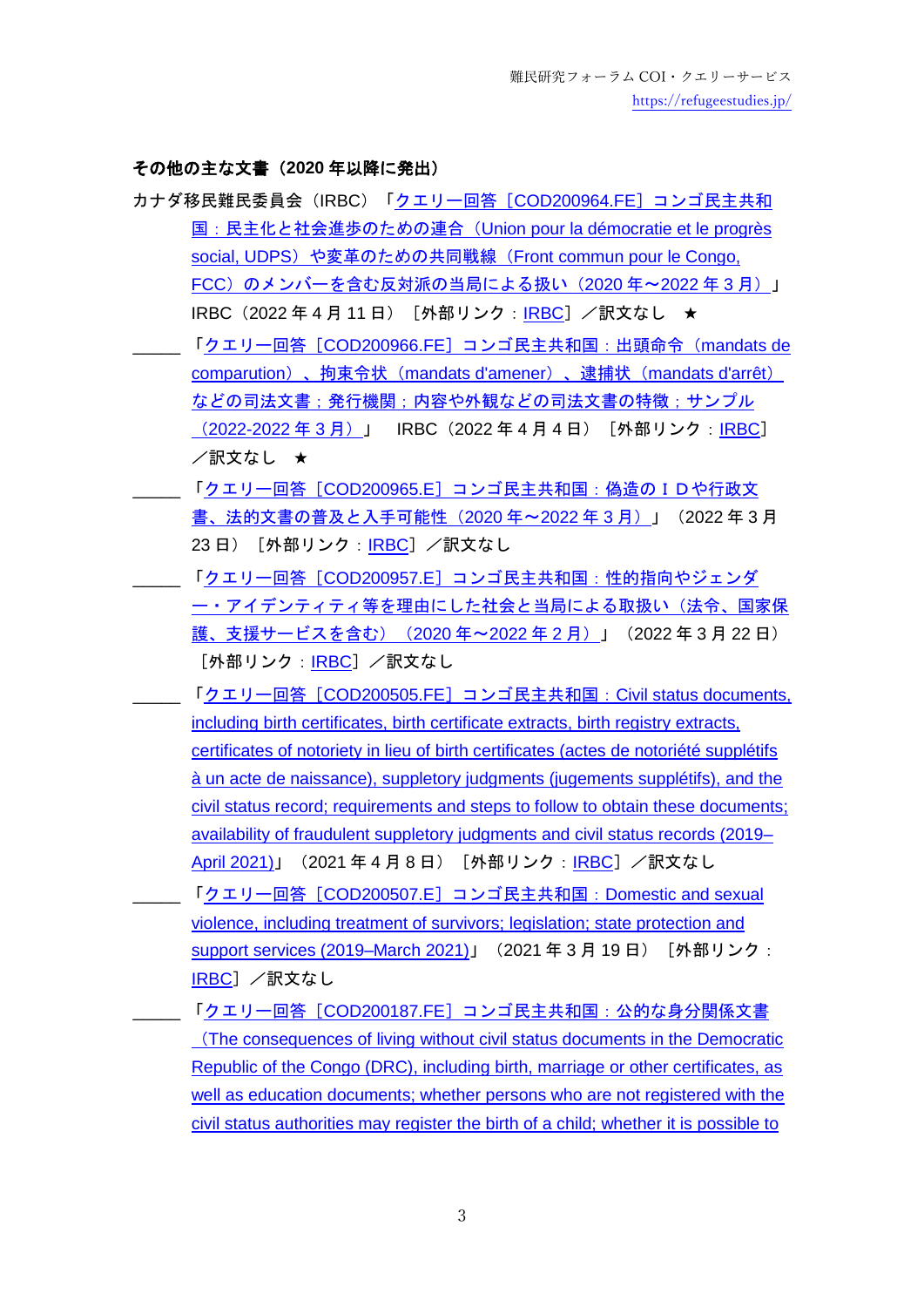[obtain a passport without other civil status documents \(2017-March 2020\)](https://irb-cisr.gc.ca/en/country-information/rir/Pages/index.aspx?doc=458100&pls=1))」 (2020年4月24日) [外部リンク: [IRBC](https://irb-cisr.gc.ca/en/Pages/index.aspx)] /訳文なし \_\_\_\_\_ 「クエリー回答[OD200188.FE[\]:カサイ地域での伝統的な禁忌事項](https://irb-cisr.gc.ca/en/country-information/rir/Pages/index.aspx?doc=458095&pls=1)

- (Tshibindi および Tshibawu[\)、実践の目的や違反者の状況」](https://irb-cisr.gc.ca/en/country-information/rir/Pages/index.aspx?doc=458095&pls=1)(2020 年 4 月 15 日) [外部リンク : [IRBC](https://irb-cisr.gc.ca/en/Pages/index.aspx)] /訳文なし
- \_\_\_\_\_ 「クエリー回答[COD200185.FE[\]:人権活動家の状況」](https://irb-cisr.gc.ca/en/country-information/rir/Pages/index.aspx?doc=458093&pls=1)(2020 年 4 月 3 日) [外部リンク : [IRBC](https://irb-cisr.gc.ca/en/Pages/index.aspx)] /訳文なし
- \_\_\_\_\_ 「クエリー回答[COD200186.FE[\]:コンゴ国籍の再取得」](https://irb-cisr.gc.ca/en/country-information/rir/Pages/index.aspx?doc=458091&pls=1)(2020 年 3 月 30 日) [外部リンク [IRBC](https://irb-cisr.gc.ca/en/Pages/index.aspx)] /訳文なし
- フィンランド移民庁(FIS)「2021 [年における人権侵害の主な傾向\(](https://coi.euaa.europa.eu/administration/finland/PLib/Kongondemokraattinentasavalta_Lubumbashi_386_lopullinen.docx)PRINCIPALES [TENDANCES DES VIOLATIONS DES DROITS DE L'HOMME AU COURS DE](https://coi.euaa.europa.eu/administration/finland/PLib/Kongondemokraattinentasavalta_Lubumbashi_386_lopullinen.docx)  <u>[L'ANNÉE 2021](https://coi.euaa.europa.eu/administration/finland/PLib/Kongondemokraattinentasavalta_Lubumbashi_386_lopullinen.docx)</u>)」(2022 年 1 月 20 日)[外部リンク:[EUAA COI Portal](https://coi.euaa.europa.eu/Pages/home.aspx)] /訳文なし
- [「コンゴ民主共和国:ツチおよびルワンダ系住民の状況、キンシャサへの国内](https://coi.easo.europa.eu/administration/finland/PLib/Kongondemokraattinentasavalta_351_lopullinen.docx) 避難 ([Kongon demokraattinen tasavalta / Tutsi-](https://coi.easo.europa.eu/administration/finland/PLib/Kongondemokraattinentasavalta_351_lopullinen.docx) ja ruandalaistaustaisten ja maan sisäisesti siirtyneiden asema Kinshasassa) J (2021年12月17日) 「外部リンク: [EUAA COI Portal](https://coi.euaa.europa.eu/Pages/home.aspx)」/訳文なし
- \_\_\_\_\_ 「コンゴ民主共和国:女性の状況([Kongon demokraattinen tasavalta / Naisten](https://coi.easo.europa.eu/administration/finland/PLib/Kongondemokraattinentasavalta_naisten_asema_339.docx)  [asema](https://coi.easo.europa.eu/administration/finland/PLib/Kongondemokraattinentasavalta_naisten_asema_339.docx)) 」 (2021年10月28日) [外部リンク: [EUAA COI Portal](https://coi.euaa.europa.eu/Pages/home.aspx)] /訳文 なし
- フランス難民·無国籍庇護局(OFPRA)[「コンゴ民主共和国:カピア\(クウィル\)近](https://www.ofpra.gouv.fr/sites/default/files/atoms/files/2103_cod_bergers_rwandais_2017-2018_152393_web.pdf) くのルワンダ系(2017 年~2018 [年\)「遊牧民」の存在\(](https://www.ofpra.gouv.fr/sites/default/files/atoms/files/2103_cod_bergers_rwandais_2017-2018_152393_web.pdf)RDC : Présence de [bergers « rwandais » près de Kapia \(Kwilu\) en 2017-2018\)](https://www.ofpra.gouv.fr/sites/default/files/atoms/files/2103_cod_bergers_rwandais_2017-2018_152393_web.pdf)) 」 (2021 年 3 月 25日) [外部リンク: [OFPRA](https://www.ofpra.gouv.fr/fr/l-ofpra/nos-publications/les-publications-de-l-ofpra)] /訳文なし
- \_\_\_\_\_ [「コンゴ民主共和国:](https://www.ofpra.gouv.fr/sites/default/files/atoms/files/2102_cod_rm_skivu_katembele_lwatamba_151620_web.pdf)Katembele と Lwatamba の Raya Mutomboki 勢力 ([RDC : Les Raïa Mutomboki à Katembele et Lwatamba](https://www.ofpra.gouv.fr/sites/default/files/atoms/files/2102_cod_rm_skivu_katembele_lwatamba_151620_web.pdf))」(2021 年 2 月 15 日) [外部リンク: [OFPRA](https://www.ofpra.gouv.fr/fr/l-ofpra/nos-publications/les-publications-de-l-ofpra)] /訳文なし
- \_\_ 「<mark>コンゴ民主共和国 : ダウン症の子どもの受容(RDC</mark> : La perception des [enfants trisomiques](https://www.ofpra.gouv.fr/sites/default/files/atoms/files/2004_cod_bilan_mandat_tshisekedi.pdf))」 (2021年1月29日) [外部リンク: [OFPRA](https://www.ofpra.gouv.fr/fr/l-ofpra/nos-publications/les-publications-de-l-ofpra)] /訳文 なし
- \_\_\_\_\_ [「コンゴ民主共和国:フェリックス・チシセケディの就任後のレビュー](https://www.ofpra.gouv.fr/sites/default/files/atoms/files/2004_cod_bilan_mandat_tshisekedi.pdf) ([RDC : Le bilan de début de mandat de Félix Tshisekedi](https://www.ofpra.gouv.fr/sites/default/files/atoms/files/2004_cod_bilan_mandat_tshisekedi.pdf))」(2020 年 4 月 30日) [外部リンク: [OFPRA](https://www.ofpra.gouv.fr/fr/l-ofpra/nos-publications/les-publications-de-l-ofpra)] /訳文なし